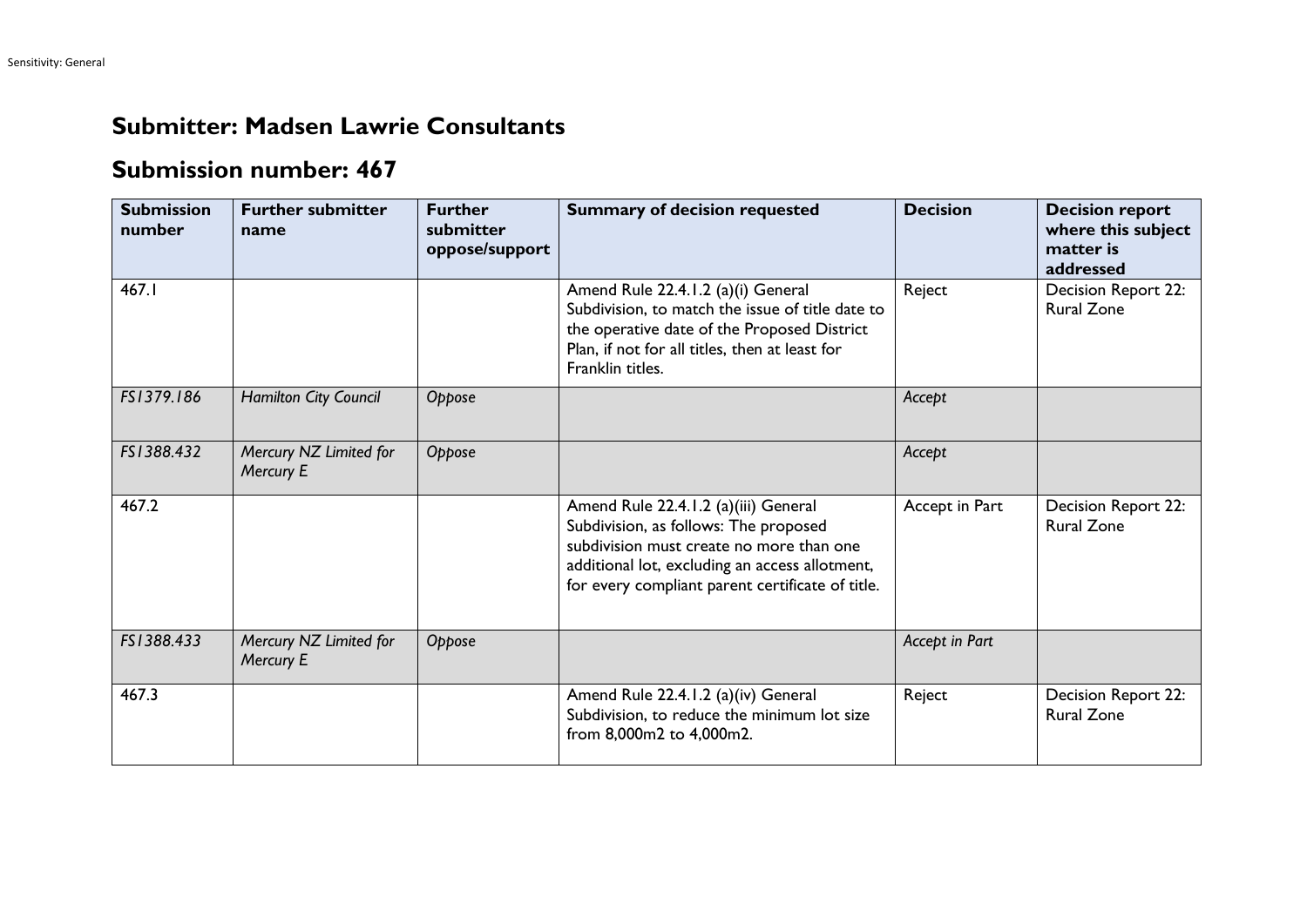| <b>Submission</b><br>number | <b>Further submitter</b><br>name    | <b>Further</b><br>submitter<br>oppose/support | <b>Summary of decision requested</b>                                                                                                                                 | <b>Decision</b> | <b>Decision report</b><br>where this subject<br>matter is<br>addressed |
|-----------------------------|-------------------------------------|-----------------------------------------------|----------------------------------------------------------------------------------------------------------------------------------------------------------------------|-----------------|------------------------------------------------------------------------|
| FS1388.434                  | Mercury NZ Limited for<br>Mercury E | Oppose                                        |                                                                                                                                                                      | Accept          |                                                                        |
| 467.4                       |                                     |                                               | Amend Rule 22.4.1.4 (a)(i) Boundary<br>relocation, to remove the specification of a<br>date for titles undergoing the boundary<br>relocation.                        | Accept          | Decision Report 22:<br><b>Rural Zone</b>                               |
| FS1379.188                  | Hamilton City Council               | Oppose                                        |                                                                                                                                                                      | Reject          |                                                                        |
| FS1388.435                  | Mercury NZ Limited for<br>Mercury E | Oppose                                        |                                                                                                                                                                      | Reject          |                                                                        |
| 467.5                       |                                     |                                               | Amend the Proposed District Plan to clarify<br>and further describe a "contiguous area" in<br>the context of Rule $22.4.1.6$ (a)(i)<br>Conservation lot subdivision. | Reject          | Decision Report 22:<br><b>Rural Zone</b>                               |
| FS1062.48                   | <b>Andrew and Christine</b><br>Gore | Support                                       | Allow submission point 467.5.                                                                                                                                        | Accept          |                                                                        |
| 467.6                       |                                     |                                               | Amend Rule 22.4.1.6 (a)(vi) Conservation lot<br>subdivision, to reduce the minimum lot size<br>requirement from 8,000m2 to 4,000m2 or<br>2,500m2.                    | Reject          | Decision Report 22:<br><b>Rural Zone</b>                               |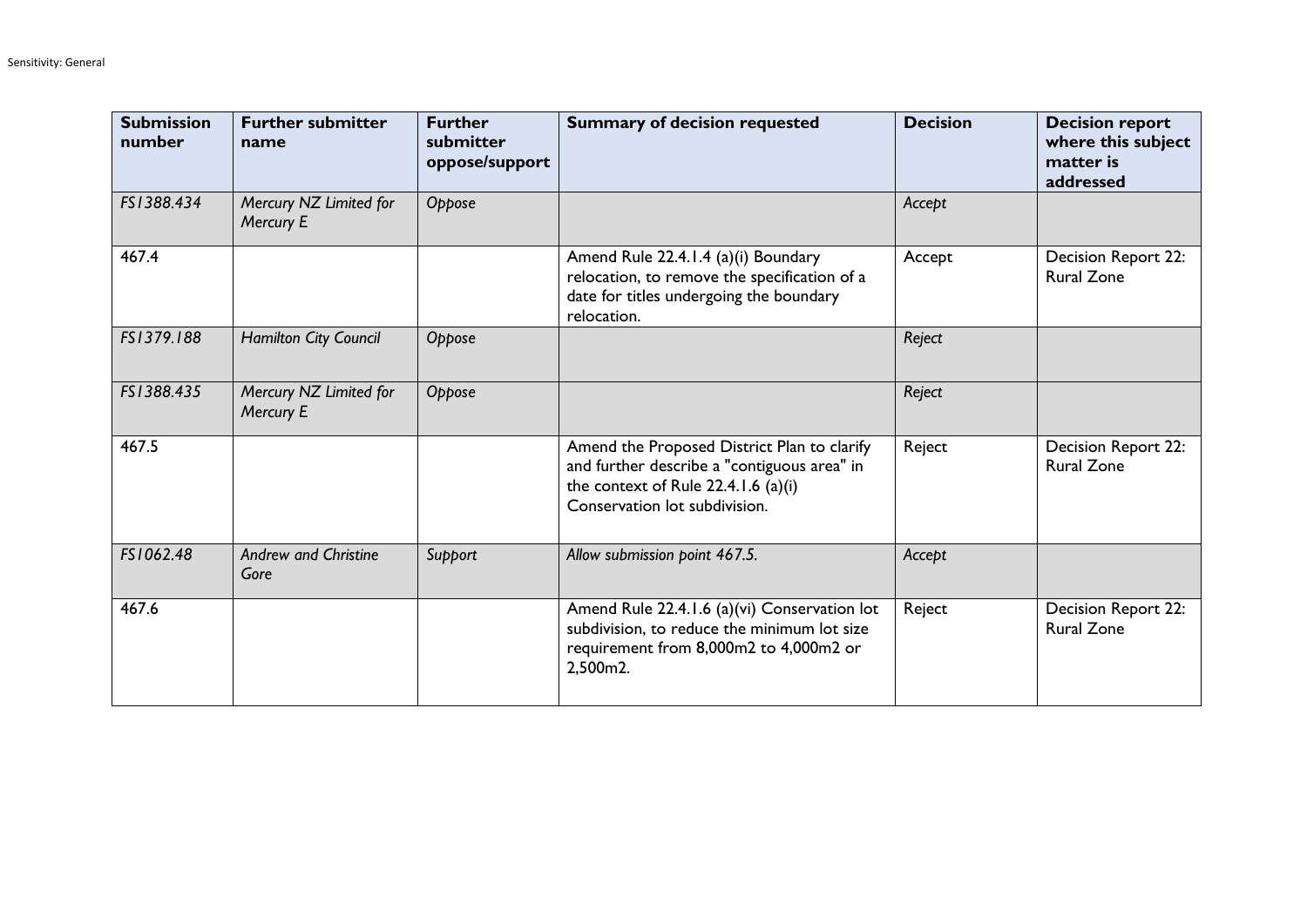| <b>Submission</b><br>number | <b>Further submitter</b><br>name    | <b>Further</b><br>submitter<br>oppose/support | <b>Summary of decision requested</b>                                                                                                                                                                                    | <b>Decision</b> | <b>Decision report</b><br>where this subject<br>matter is<br>addressed |
|-----------------------------|-------------------------------------|-----------------------------------------------|-------------------------------------------------------------------------------------------------------------------------------------------------------------------------------------------------------------------------|-----------------|------------------------------------------------------------------------|
| 467.7                       |                                     |                                               | Amend Rule 22.4.1.6 (a)(vii) Conservation lot<br>subdivision, to increase the maximum lot size<br>for proposed lots (excluding the balance lot)<br>to more than 1.6ha.                                                  | Reject          | Decision Report 22:<br><b>Rural Zone</b>                               |
| 467.8                       |                                     |                                               | Amend Rule 22.4.1.6 (a)(viii) Conservation lot<br>subdivision, as follows: This rule or its<br>equivalent in a previous District Plan has not<br>previously been used to gain an additional<br>subdivision entitlement: | Reject          | Decision Report 22:<br><b>Rural Zone</b>                               |
| 467.9                       |                                     |                                               | Amend Rule 22.4.1.2 (a)(i) General<br>Subdivision, to note or refer to the<br>exceptions to this rule such as prohibited<br>subdivision, as is the case in the Operative<br>District Plan.                              | Accept          | Decision Report 22:<br><b>Rural Zone</b>                               |
| FS1388.436                  | Mercury NZ Limited for<br>Mercury E | Oppose                                        |                                                                                                                                                                                                                         | Reject          |                                                                        |
| 467.10                      |                                     |                                               | Amend the Proposed District Plan to clarify<br>and further describe a "Significant Natural<br>Area" in the context of Rule 22.4.1.6 (a)(i)<br>Conservation lot subdivision.                                             | Reject          | Decision Report 22:<br><b>Rural Zone</b>                               |